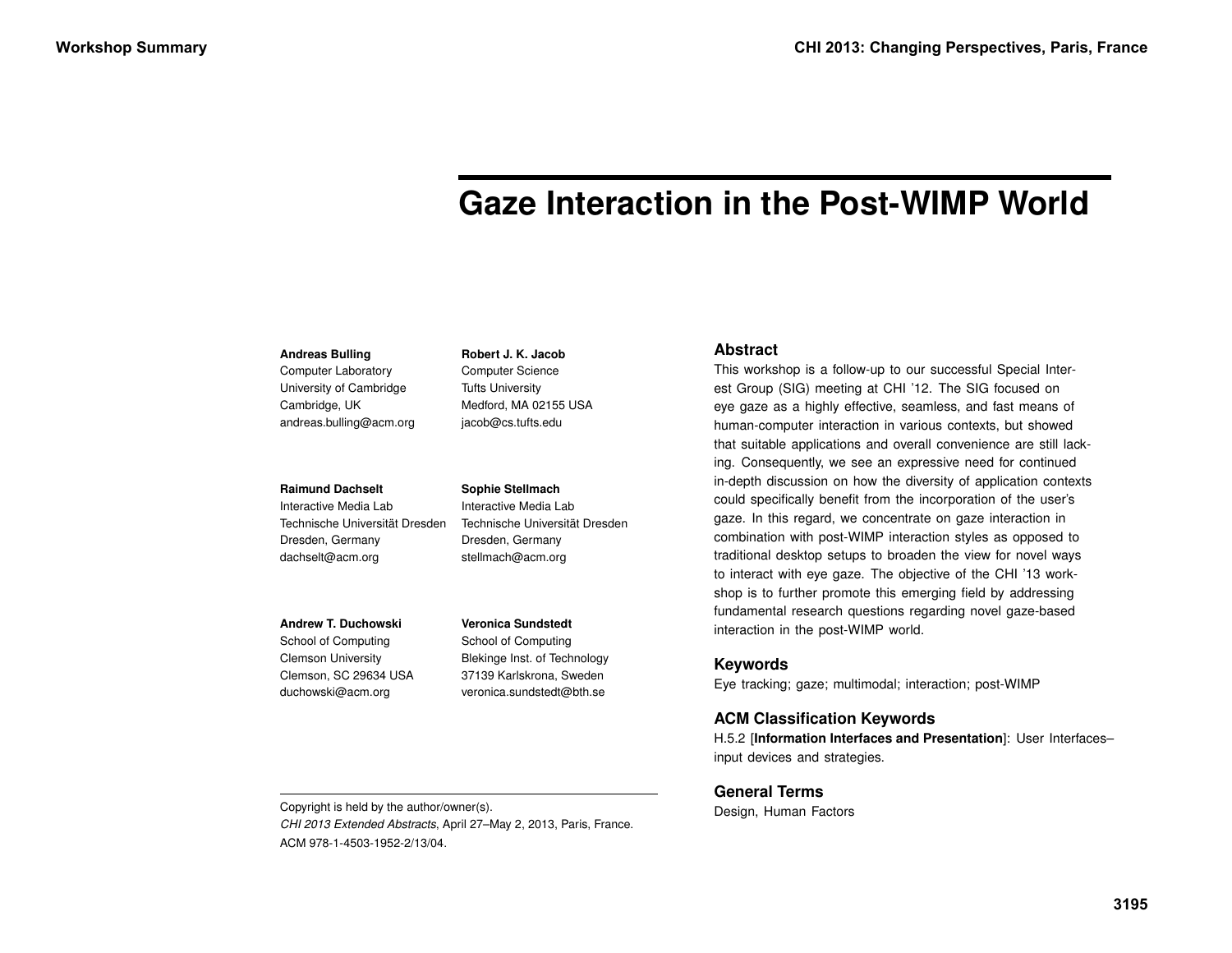#### **Introduction**

A diversity of post-WIMP interaction styles has emerged in recent years [\[5\]](#page-3-0). These interaction styles are designed for a variety of novel input and display technologies becoming pervasive in everyday life. While significant progress has been made in fields such as multi-touch, gestural, tangible, and 3D interaction, eye gaze has not yet been sufficiently explored for convenient and seamless integration. However, there is great potential for incorporating eye gaze as a supporting modality for more natural interaction. Examples include attentionaware interface adaptations [\[10\]](#page-3-0), the combination of gaze with hand gestures or mobile devices for seamless navigation in complex information spaces  $[6, 13]$  $[6, 13]$  $[6, 13]$ , and selection of distant targets on large-sized screens or multi-touch tables via gaze [\[7,](#page-3-0) [9,](#page-3-0) [12\]](#page-3-0). Thus, the development of such natural interaction techniques integrating gaze with other post-WIMP modalities such as multi-touch, hand gestures, speech, or tangibles is a promising avenue of research [\[3\]](#page-3-0).

Novel ways of interaction are fueled by continuous advancement of eye tracking technology offering new opportunities for incorporating eye gaze as a supporting input modality. However, while eye tracking technology is improving and the general course of research is clear (e.g., calibration-free and even mobile gaze tracking), a clear vision of gaze as an interaction modality is missing. To foster novel means of interaction, a number of issues need to be carefully dissected, including aspects of interaction design, technological development, evaluation issues as well as of privacy and of social implications. The goal of this workshop is to bring together researchers and practitioners who are concerned with the design, development, and implementation of new applications and services combining gaze with other input modalities.

### **Related Venues and Workshop Objectives**

In recent years, the interest in gaze-based interaction has increased as more comfortable, affordable and precise tracking systems become available [\[1,](#page-3-0) [4\]](#page-3-0). This is also evidenced by an increasing amount of papers and projects discussing various concepts, interaction techniques, and experiments related to eye gaze as an input modality [\[2,](#page-3-0) [7,](#page-3-0) [8,](#page-3-0) [11,](#page-3-0) [13\]](#page-3-0). In addition, eye tracking-related conferences (e.g., ETRA and NGCA) and workshops (e.g., IWGSI, IUI, PETMEI, and DUET) have proliferated, indicating increased interest and growth of the research community. While these venues are all related to eye tracking, the topics are often specialized, focusing on improved tracking algorithms, human machine communication, pervasive eye tracking and mobile eye-based interaction, and gaze-controlled applications. The SIGGRAPH 2010 course on gaze input in games and Special Interest Groups (SIGs) at CHI 2011 and CHI 2012 suggest a need for discussing gaze as an input modality in a more general sense.

At our CHI '12 SIG we emphasized the need for more indepth discussions on gaze as a supplementary interaction modality in the post-WIMP world, including various application areas. However, the time slot of the SIG only allowed us to scratch the surface, identifying several interesting application examples, such as gaze-supported home controls, attentive car windshields, or gaze-controlled technical equipment in an operation room. There still remains a need for further discussions for how gaze input can be seamlessly and conveniently integrated in such contexts. More generally, what is needed is a better knowledge of the design of gaze-supported interaction, e.g., principles or guidelines that would facilitate and accelerate further development.

At the CHI '13 workshop we intend to address possibilities, limitations, and design considerations for gaze interaction in the post-WIMP world by providing a venue for building a re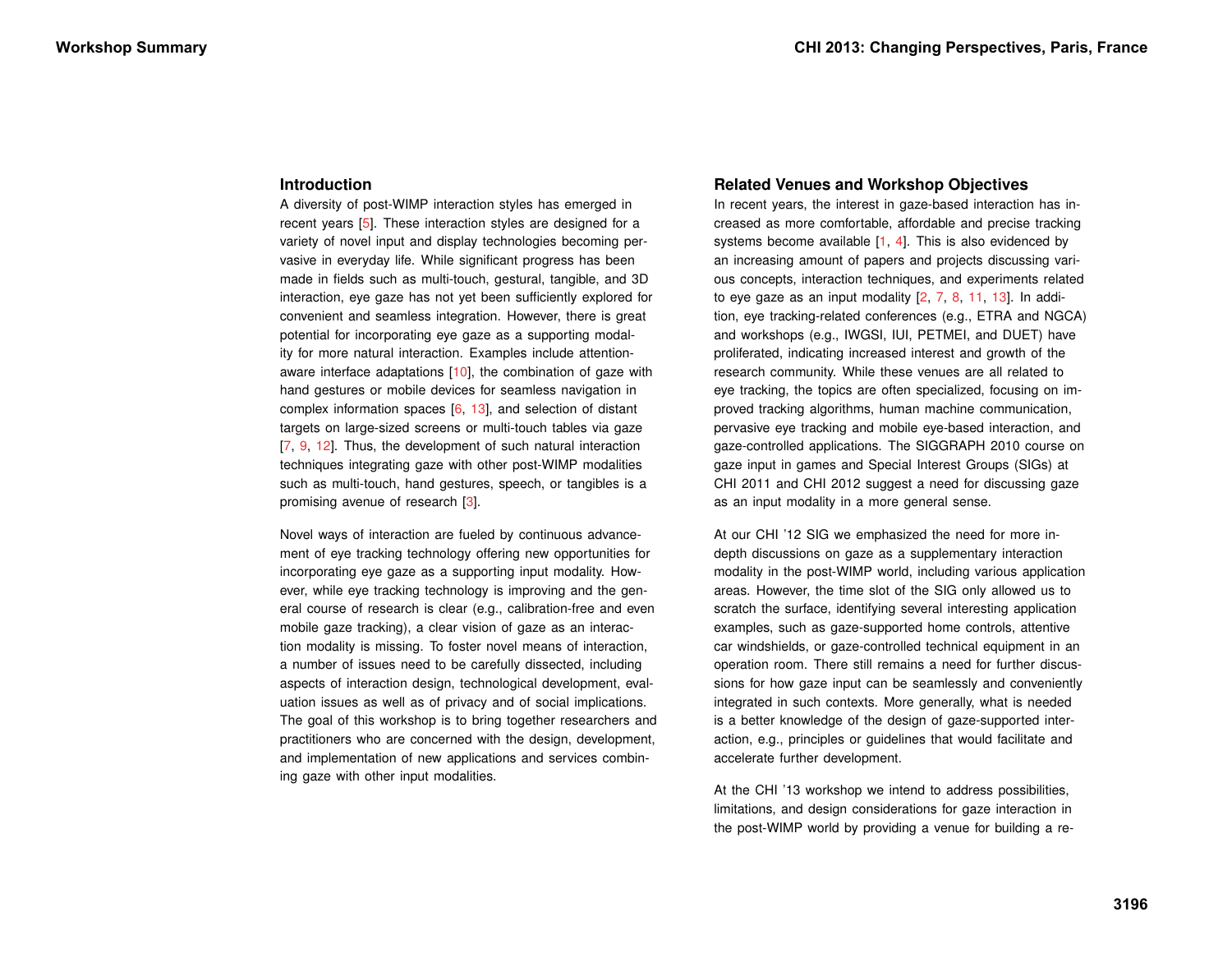search community around this evolving topic. Therefore, we aim to generate new ideas, to consolidate this field and to specify promising and still insufficiently investigated research directions, building on our successful introductory discussions from our SIG at CHI '12.

#### **Workshop Research Questions**

One intent of this workshop is to raise interest in this emerging topic and bring together researchers and practitioners who are interested in the exploration and development of new applications and services using a combination of gaze and post-WIMP interfaces. Several issues require in-depth discussion, including but not limited to the following:

• **What examples of gaze interaction in the post-WIMP world already exist?**

What went well and what went wrong? What were lessons learned?

• **How can post-WIMP interaction benefit from gaze?**

What can a user's visual attention indicate? How could particular user groups, tasks, and contexts benefit? What new application areas for gaze-supported interaction can emerge? How could gaze input facilitate interaction with diverse output devices? How can integration of gaze data with other modalities be made seamless?

• **What needs to be considered for the design of (multimodal) post-WIMP gaze interaction?**

What are general design guidelines, methods, and models that have to be taken into account for gazesupported interaction? What are particular challenges and how could they be tackled?

The main goal of this workshop is to lay the foundations for a community of researchers and practitioners interested in exploring novel ways to incorporate gaze input beyond the

traditional desktop and WIMP metaphor. Our workshop offers a forum for exchanging experiences, bringing forward novel ideas, and forming new and long-lasting collaborations.

#### **Audience**

The workshop welcomes PhD students, senior researchers, as well as practitioners and industrial partners alike. We aim at creating a strong interdisciplinary research community linking various interest groups from different fields, such as interaction design, cognitive science, psychology, CSCW, and eye tracking. We hope the workshop will generate ideas that suggest further promising research directions to the CHI community.

# **Organization**

We have already established a website<sup>1</sup> on which updated information about the workshop will be made available (e.g., scope, call for papers, organizers, and organization).

We envision five main parts for our one-day workshop:

- 1. **Introduction**: A brief welcome of the attendees, introduction to the aim of this workshop and expectations of its attendees.
- 2. **Paper presentations**: Short talks about both position statements and workshop papers accepted to the workshop to lay the foundations for later brainstorming discussions.
- 3. **Technology & Research Demos**: Before diving into group work and detailed discussions, we invite people from industry and research alike to provide insights into their current research and technology by giving some hands-on demonstrations of their work.
- 4. **Envisioning the future**: Smaller breakout groups will be formed to flesh out potential future gaze-based interaction scenarios and applications. The goal of this group

<sup>1</sup>See: <http://www.gaze-interaction.net>